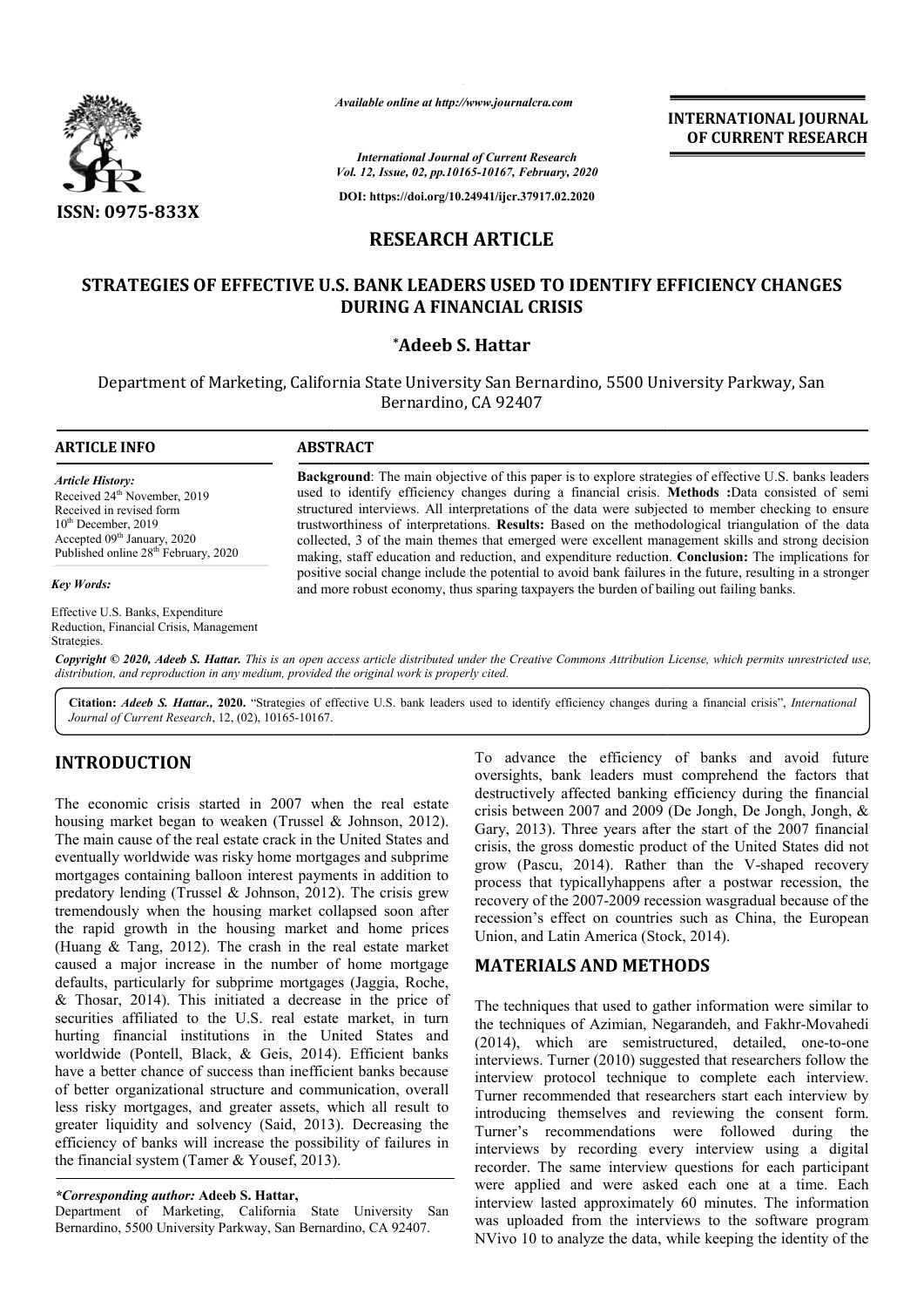participants confidential following the recommendations of Lochridge, Wolff, Oliva, and O'Sullivan (2013). Member checking is an essential method that researchers use when they ask one or more of the respondents to check the accuracy, validity, credibility, and the applicability of the study (Welch et al., 2014).Moreover, researchers can build a foundation of trust with the participants and ensure data quality (Kim et al., 2015). Therefore, member checking was applied once the interviews were complete.

- The interview participants had a chance to member check the explanation of the answers provided during the interviews.
- Afterward, each interpretation of the participants' responses was shared. Interview participants had the opportunity to review, change, or modify my script for their approval.
- Revising the script ensured open and honest responses from the participants' experiences (Reilly, 2013).

## **RESULTS**

During 2007-2009, bank underwriters issued nonrisky home loans while conserving home prices, which benefited the economic efficiency, solvency, and growth. Consequently, to improve the overall management strategies, leaders of adopted an extensive home loan approval process using advanced automated underwriting while training and educating the banking staff regarding the financial crisis, which led to improved long-term success and greater customer retention. Consequently, the marginal cost of homes in the books of these banks exceeded home prices and led to the housing bubble, which then led to the 2007-2009 economic crisis (Renaud, 2012).

## **DISCUSSION**

**Excellent management skills and strong decisionmaking:** During the 2007-2009 financial crisis, bank leaders changed the home loan approval process significantly by making the issuing of loans more stringent and based on logic as well as the customer's creditworthiness. In banking, the theory of economic efficiency relates to everyday bank operations, home loan processing, customer service, and bank productivity, all of which influence the overall ability of the bank to meet its short- and long-term goals, known as solvency (Chan-Lau, 2012). Liu and Chen (2012) proposed the two new variables of nonperforming loans and income loans. Leaders overcame the financial crisis by using excellent management skills along with wise decision-making.

**Staff education and reduction:** Training and educating the banking staff regarding the financial crisis improved long-term customer relationships and resulted in greater customer retention. Consumers prefer comfort and transaction ease when dealing with a financial institution (Quresh et al., 2012). The simplification of the employee structure made the reduction in the number of branches possible. Staff education and reduction aligns with Pawar and Nayak's (2013) findings that regardless of the size of the bank or the number of staff, banks that enhanced their efficiency in technology improved their performance regarding deposits, income, and expenditure.

**Expenditure reduction:** An essential factor in overcoming the financial crisis was the implementation of expenditure reduction. The interaction between asset and liability structures determines bank solvency; bank managers or bank regulators can change these structures and interactions (Gatzert & Wesker, 2012). Consequently, greater bank efficiency leads to greater bank solvency and, as a result, greater net profit, success, and overall growth (Said, 2013).

#### **CONCLUSION**

The cause of so many bank failures during the 2007-2009 financial crisis was mainly the failures in the home lending process, predatory lending practices, and unethical behavior (Trussel & Johnson, 2012). Bank leaders sought to maximize profits for the financial institutions (Trussel & Johnson, 2012). Bank leaders discussed effective strategies for surviving a financial crisis, focusing on the implementation of appropriate technology and ethically based banking practices. Bank leaders who provided excellent management strategies, educated staff, and reduced expenditure made the banking sector operate more efficiently. Bank leaders who implement these successful strategies will help banks attain the financial solvency to avoid a possible future financial crisis.

## **REFERENCES**

- Azimian, J., Negarandeh, R., & Fakhr-Movahedi, A. 2014. Factors affecting nurses' coping with transition: An exploratory qualitative study. *Global Journal of Health Science*, *6*(6), 88-95. doi:10.5539/gjhs.v6n6p88
- Chan-Lau, J. 2012. Do dynamic provisions enhance bank solvency and reduce credit procyclicality? A study of the Chilean banking system. *Journal of Banking Regulation*, *13*, 178-188. doi:10.1057/jbr.2012.4
- De Jongh, E., De Jongh, R., De Jongh, D., & Gary, V. V. 2013. A review of operational risk in banks and its role in the financial crisis. *South African Journal of Economic and Management Sciences*, *16*(4), 364-382. Retrieved from http://www.sajems.org/index.php/sajems/index
- Gatzert, N., & Wesker, H. 2012. The impact of natural hedging on a life insurer's risk situation. *The Journal of Risk Finance*, *13*, 396-423. doi:10.1108/15265941211273731
- Huang, H., & Tang, Y. 2012. Residential land use regulation and the US housing price cycle between 2000 and 2009. *Journal of Urban Economics*, *71*(1), 93-99. doi:10.1016/j.jue.2011.08.001
- Jaggia, S., Roche, H., & Thosar, S. 2014. A valuation framework for rent-to-own housing contracts. *The Appraisal Journal*, *82*, 231-243. doi:10.2139/ ssrn.2400719
- Kim, J., Kim, M., Han, A., & Chin, S. 2015. The importance of culturally meaningful activity for health benefits among older Korean immigrant living in the United States. *International Journal of Qualitative Studies on Health and Well-being*, *10*, 27501-27505. doi:10.3402/qhw.v10.27501
- Liu, Y.C., & Chen, Y.H. 2012. A meta-frontier approach for comparing bank efficiency differences between Indonesia, Malaysia and Thailand. *Journal of Applied Finance and Banking*, *2*(6), 131-150. Retrieved from http://www.scienpress.com/Contact.asp
- Lochridge, J., Wolff, J., Oliva, M., & O'Sullivan-Oliveira, J. 2013. Perceptions of solid organ transplant recipients